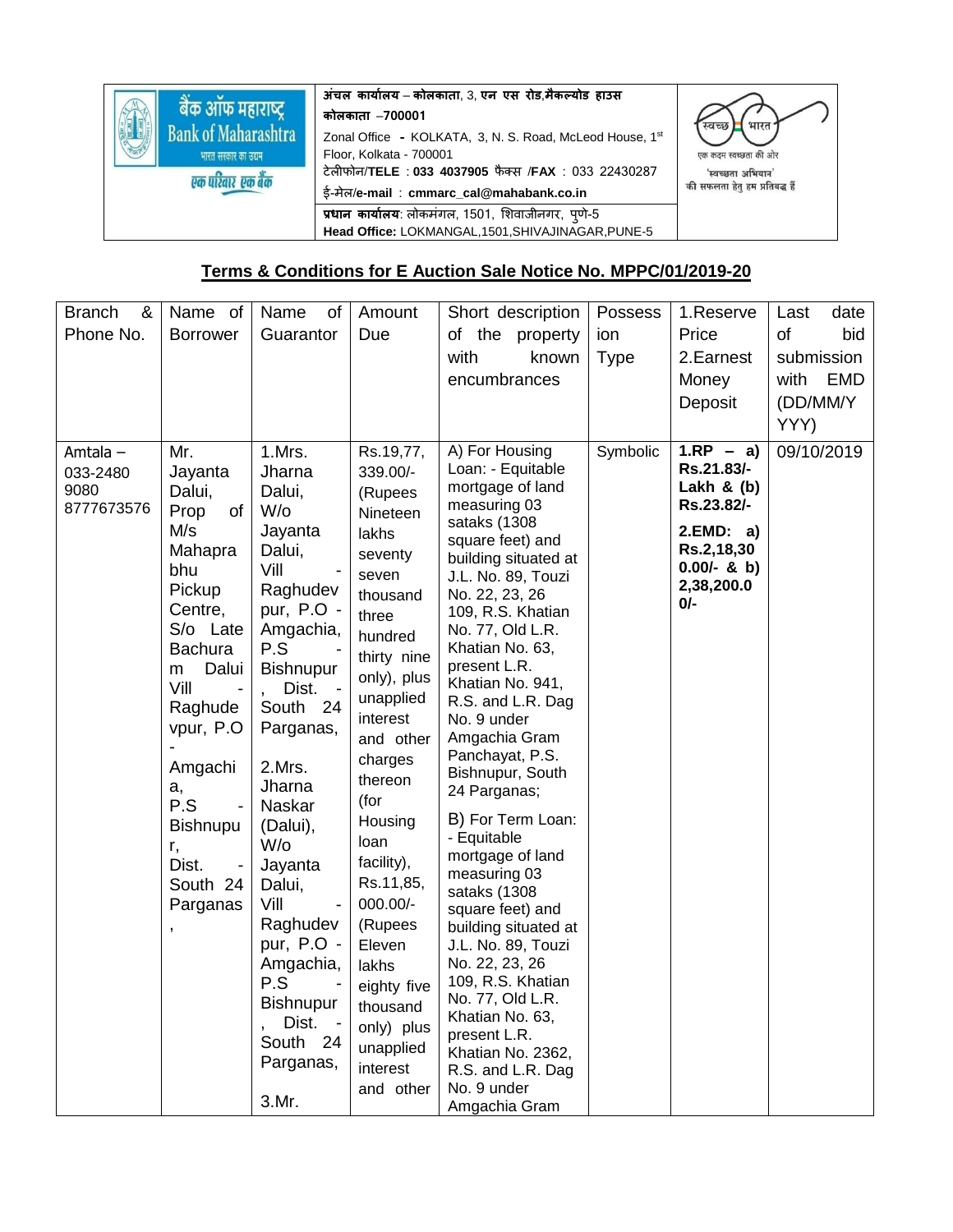| Swapan<br>Mallick,<br>Vill<br>$\blacksquare$<br>Uttarbagi,<br>P.O<br>Dakshin<br>Bagi, P.S<br><b>Bishnupur</b><br>Dist. -<br>South 24<br>Parganas | charges<br>thereon<br>(for Term<br>Loan<br>facility)<br>and<br>Rs.6,00,3<br>$50.00/-$<br>(Rupees<br>Six lakhs<br>three<br>hundred<br>fifty only),<br>plus<br>unapplied<br>interest<br>and other<br>charges<br>thereon. | Panchayat,<br>Village-<br>Raghudebpur,<br>Mouza<br>Krishnarampur,<br>P.S. Bishnupur,<br>South 24<br>Parganas |  |  |  |
|--------------------------------------------------------------------------------------------------------------------------------------------------|------------------------------------------------------------------------------------------------------------------------------------------------------------------------------------------------------------------------|--------------------------------------------------------------------------------------------------------------|--|--|--|
|--------------------------------------------------------------------------------------------------------------------------------------------------|------------------------------------------------------------------------------------------------------------------------------------------------------------------------------------------------------------------------|--------------------------------------------------------------------------------------------------------------|--|--|--|

- 1) The auction sale will be `On line E-Auction/Bidding through website www.bankeauctions.com on *11/10/2019* for mentioned property from *1.00 P.M to 3.00 P.M* with unlimited extensions of 5 minutes duration each. Bidders shall improve their offers in multiple of Rs.1,00,000.00/- (Rupees One Lakh Only) during online bidding for property/ies.
- 2) Bidders are advised to go through the website [www.bankofmaharashtra.co.in](http://www.bankofmaharashtra.co.in/) and  $e$ auction website www.bankeauctions.com for detailed terms and conditions of auction sale before submitting their bids and taking part in the E-auction sale proceedings.
- 3) Registration of Bidders with Auctioneer Company, M/S. C1 India Pvt. Ltd, Plot No.301, 1st Floor, Udyog Vihar, Phase-2, Gurgaon, Pin-122015 Tel: 0124-4302000, Mobile: Kingshu1 Ghosh +919836311889, Help Desk: 0124-4302000, E-Mail [–](mailto:–support@bankeauctions.com) [support@bankeauctions.com,](mailto:–support@bankeauctions.com) [kolkata@c1india.com](mailto:kolkata@c1india.com) at the web portal **[www.bankeauctions.com](http://www.bankeauctions.com/)** (service provider) for bidding in e-auction as per the requirement of the Auctioneer Company is essential.
- 4) Offer should be submitted online only in the prescribed format with relevant details, as available on the website from date of publication.
- 5) Intending bidder should hold a valid e-mail id. Interested bidders should have their own arrangements for internet service. Internet connectivity and other paraphernalia requirements shall have to be ensured by the bidders themselves.
- 6) Bidders staying abroad/NRIs/PIOs/Bidders holding dual citizenship must submit photo page of his/her valid Indian Passport.
- 7) All persons participating in the E Auction should submit sufficient and acceptable proof of their identity, residence address and copy of PAN/TAN cards etc. The bidders should upload scanned copies of PAN card and proof of residential address, while submitting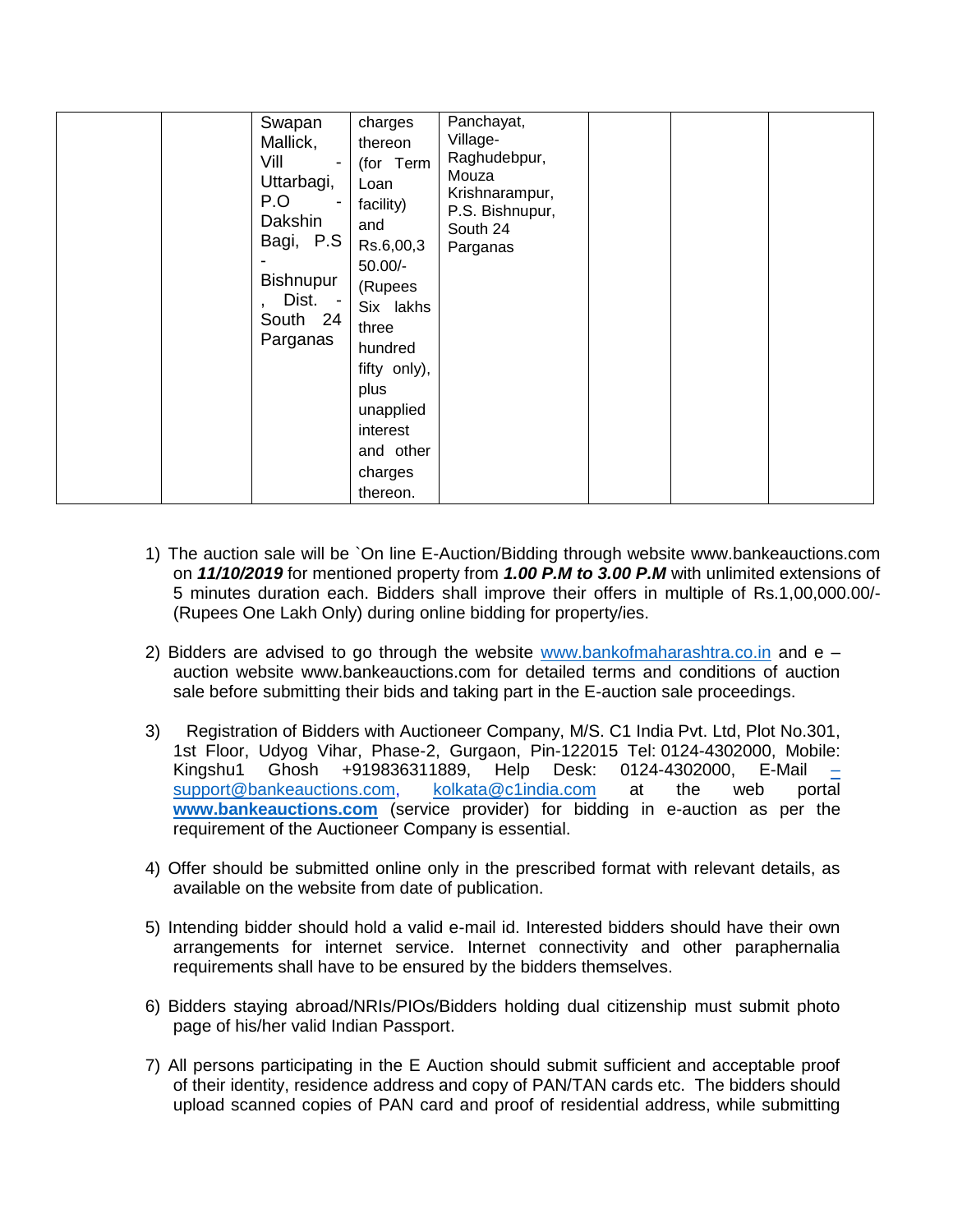e-tender. The bidders other than individuals should also upload proper mandate for e bidding.

- 8) Prospective bidders may avail online training from M/s C1 India Pvt. Ltd. Prior to the  $e$ auction. (Website: **[www.bankeauctions.com,](http://www.bankeauctions.com/)** Contact No, Tel: 0124-4302000, Mobile: Kingshuk Ghosh +919836311889 Help Desk: 0124-4302000, email -, [kolkata@c1india.com.](mailto:kolkata@c1india.com))
- 9) E-Auction is being held on "AS IS WHERE IS AND WHATEVER THERE IS BASIS" after taking physical possession of the property.
- 10) To the Best of knowledge and information of the Bank, there is no encumbrance on any property. However, the Bidder/s has to satisfy himself about the details of property before submitting their bids/taking part in e-auction sale proceedings. The bidder/ purchaser should make their own inquiries regarding any statutory liabilities, arrears of tax, claims etc. by themselves before making the bid. The Bank does not undertake any responsibility to procure any permission/license, NOC, etc. in respect of the property offered for sale or for any dues like outstanding water/service charges, transfer fees, electricity dues, dues of the Municipal Corporation/ local authority/ Cooperative Housing Society or any other dues, taxes, levies, fees, /transfer fees if any, in respect of and/or in relation to the sale of the said property. Successful bidder has to comply with the provisions of Income Tax regarding purchase of property & to pay the tax to the authorities as per applicable rates.
- 11) The intending purchasers can inspect the property/ies with prior appointment at his/her own expenses on *03/10/2019* between *11.00 A.M to 5.00 P.M*. For prior appointment please contact **Branch Manager, Amtala Branch** on or before **03/10/2019**.
- 12) Earnest Money Deposit (EMD) shall be deposited through RTGS/NEFT/ to the credit of *Authorized Officer, BOM E-Auction deposit, Current Account No. 60136836726, with Bank of Maharashtra, N.S Road Branch, IFSC code: MAHB0000455* before submitting the tender online. The said EMD shall be adjusted towards final bid amount in the case of highest bidder. In respect of other/unsuccessful bidders the EMD will be refunded without interest through RTGS/NEFT to the account from which it is received.
- 13) A copy of the tender form along with the enclosures submitted online (also mentioning the UTR No. and the account number through which EMD is remitted) shall be forwarded to the Branch Manager, Bank of Maharashtra, Howrah Branch/Authorised Officer, Zonal Office, Kolkata Zone so as to reach on or before *09/10/2019*.
- 14) Bidders may give offers either for one or for all the properties. In case of offers for more than one property bidders will have to deposit the EMD for each property.
- 15) Highest bid will be provisionally accepted on "subject to approval" basis and the highest bidder shall not have any right/title over the property until the sale is confirmed by the Authorised Officer.
- 16) The successful bidder shall have to deposit 25% of the purchase amount (including Earnest Money already paid), immediately on closure of the e-auction sale proceedings on the same day or by the next day of E-auction sale in the mode stipulated in **clause**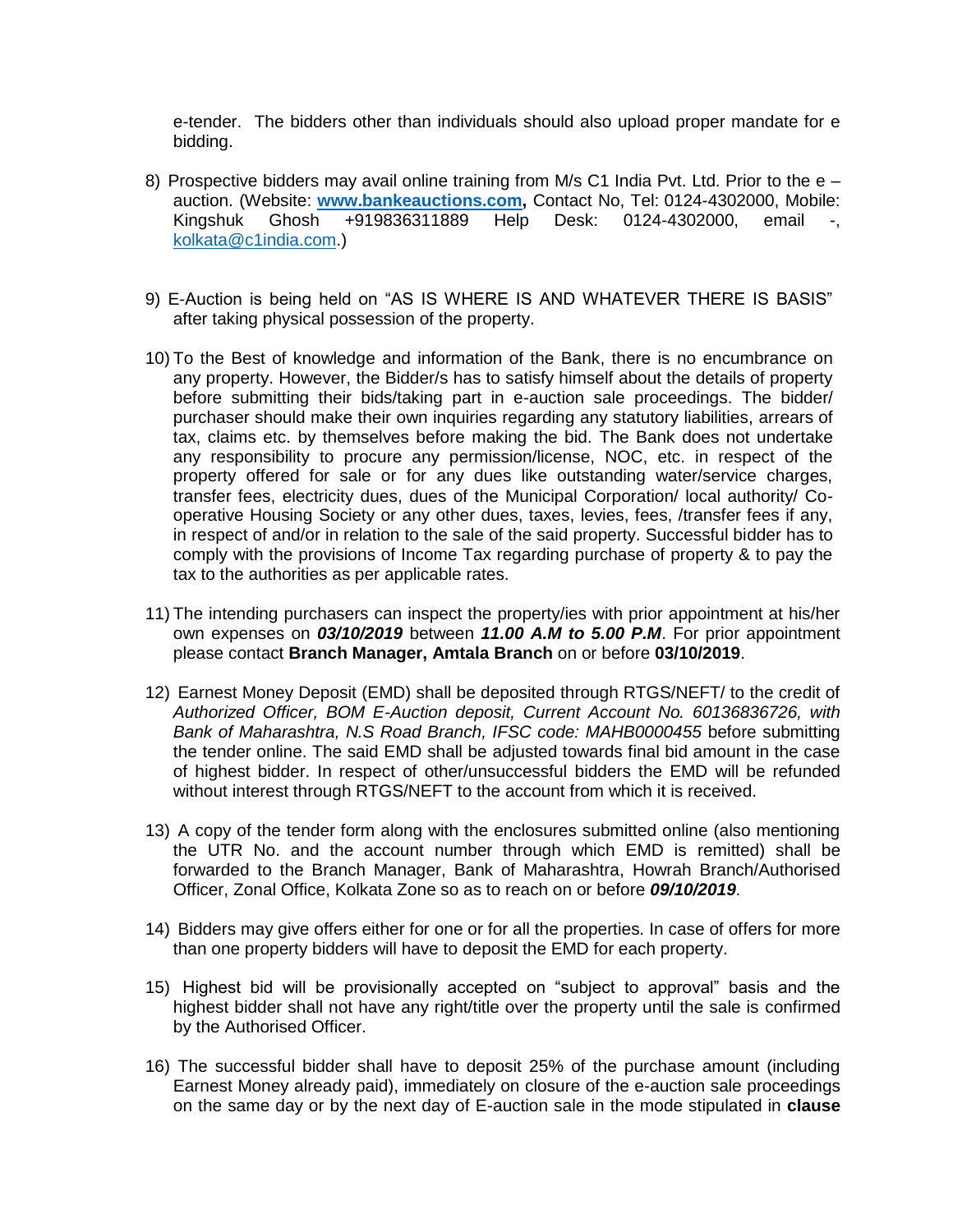**11** above. The balance of the bid amount shall have to be deposited on or before the fifteenth day of confirmation of Sale.

- 17) On confirmation of the sale by the Bank and compliance of the terms of payment, the Authorized officer shall issue a certificate of sale of the said property in favor of the successful bidder/purchaser in the form given in Appendix V to Enforcement of Security Interest Rules. The sale certificate shall be issued only in the same name in which the tender is submitted.
- 18) The successful bidder would bear all the charges/fees payable for conveyance such as stamp duty, registration fee or any other cost as applicable as per the law. All statutory/non-statutory dues, taxes, rates, assessments, charges fees etc. will be the responsibility of the successful bidder only.
- 19) In the event of any default in payment of any of the amounts, or if the sale is not completed by reason of any default on the part of the successful bidder, the Bank shall be entitled to forfeit all the monies till then paid by the successful bidder and put up the property in question for resale/disposal in its absolute discretion, and the defaulting successful bidder shall forfeit all claim to the property or to any part of the sum for which it may be subsequently sold.
- 20) The Bank has the absolute right and discretion to accept or reject any bid or adjourn / postpone / cancel the sale / modify any terms and conditions of the sale without any prior notice and assigning any reason.
- 21) Particulars specified in respect of the property in the public notice have been stated to the best of the information of the Authorized Officer/Bank and Bank would not entertain any claim or representation in that regard from the bidders.
- 22) This publication is also fifteen days' notice required under section 13(8) (6) of Securitization Act to the above borrower/guarantors.
- 23) The sale shall be subject to rules/conditions prescribed under Securitization and Reconstruction of Financial Assets and Enforcement of Security Interest Act, 2002.
- 24) Disputes, if any, shall be within the jurisdiction of South 24 PGS Courts only.
- 25) Words and expressions used herein above shall have the same meanings respectively assigned to them in SARFAESI Act, 2002, and the Rules framed there under.

## **Special Instructions:**

Bidding in the last minutes and seconds should be avoided in the bidders own interest. Neither the Bank of Maharashtra nor the Service Provider will be responsible for any lapses/failure (Internet failure, power failure etc.).

Place: Kolkata Authorized Officer Date: 11/09/2019 Bank of Maharashtra, Kolkata Zone.